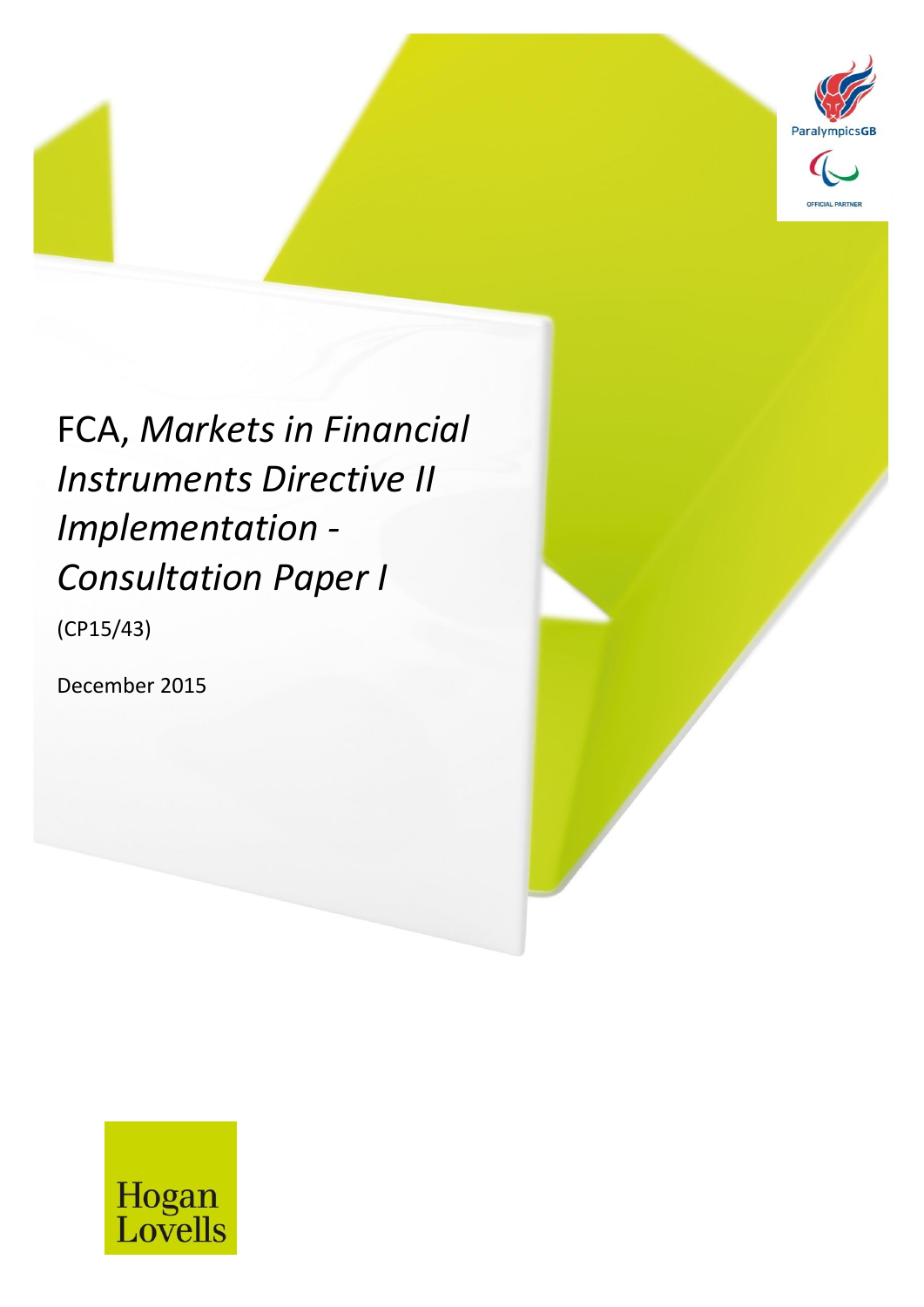#### **Key Points**

- The FCA published its first MiFID II consultation paper on 16 December 2015.
- The consultation paper includes the FCA's proposals on trading venues, transparency, market data and algorithmic and highfrequency trading.
- Much of the EU's MiFID II package is in regulations that have direct effect in the UK.
- Several sections in the FCA Handbook are no longer required and will be deleted.
- Regulated firms will have to familiarise themselves with the detail of EU legislation which will supersede the Handbook with respect to important aspects of MiFID II.

## **Background**

On 16 December 2015, the Financial Conduct Authority ("**FCA**") published the first of two consultations on MiFID II, entitled *Markets in Financial Instruments Directive II Implementation – Consultation Paper I* (CP15/43) (the "**Consultation Paper**"). 1

The Consultation Paper covers the FCA's proposed implementation of MiFID II rules on secondary trading in financial instruments. It builds to a large extent on the FCA's earlier discussion paper on the UK implementation of MiFID II (DP15/3), which was released in March 2015.<sup>2</sup> In particular, it consults on the following topics:

- changes to the requirements for trading venues and systematic internalisers;
- pre-trade and post-trade transparency;
- data reporting services;

1

- algorithmic and high-frequency trading requirements;
- passporting and UK branches of non-EEA firms;
- amendments to the FCA Principles for Business; and
- changes to the FCA's perimeter guidance.

However, the Consultation Paper does not cover MiFID II conduct issues. The bulk of the conduct of business requirements in MiFID II will be finalised in delegated acts that are not expected until 2016. Consequently, the FCA has not consulted on conduct issues, including the following issues:

- inducements and investment;
- recording of telephone calls and e-mails;
- appropriateness;
- conflicts of interest; and
- product governance.

In fact, much of the Consultation Paper is concerned with deleting sections of the FCA handbook. MiFID II will be implemented by way of a directive (the "**MiFID II Directive**") and a regulation, the Markets in Financial Instruments Regulation ("**MiFIR**"). MiFIR will have direct effect in the UK so matters covered by MiFIR will not be transposed into FCA regulation. As a result, matters covered in the Handbook under MiFID I will no longer be in the Handbook for the purposes of MiFID II. The matters in MiFID II that will not be in the Handbook include:

- the double volume cap on so-called "dark" trading;
- the trading obligation in shares;
- recordkeeping requirements;
- transaction reporting;

<sup>&</sup>lt;sup>1</sup> The consultation paper is available at [http://www.fca.org.uk/your](http://www.fca.org.uk/your-fca/documents/consultation-papers/cp15-43)[fca/documents/consultation-papers/cp15-43.](http://www.fca.org.uk/your-fca/documents/consultation-papers/cp15-43)

<sup>&</sup>lt;sup>2</sup> <https://www.fca.org.uk/news/dp15-03-mifid-ii-approach>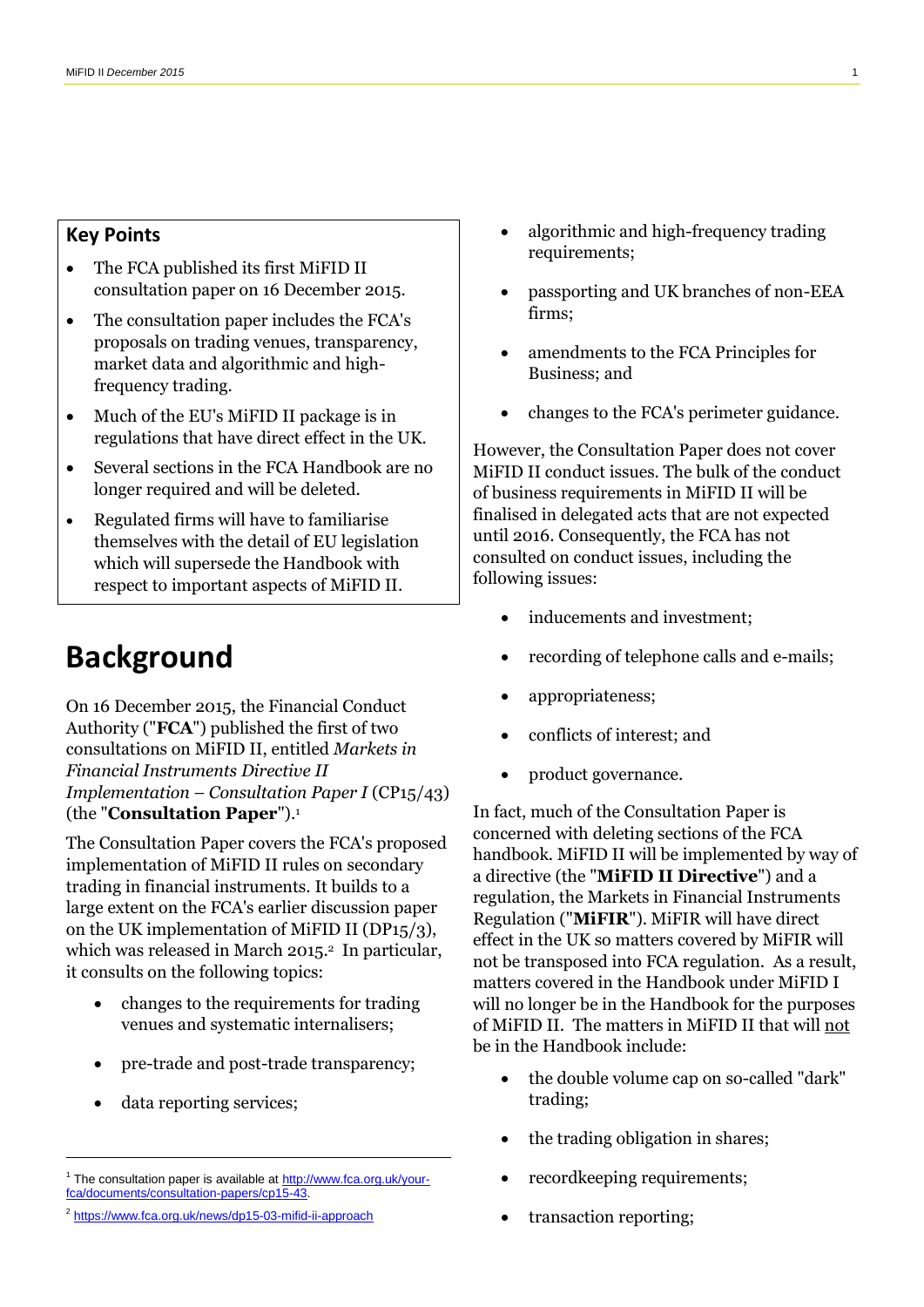- financial instrument reference data;
- the obligation to trade on a regulated market ("**RM**"), multilateral trading facility ("**MTF**"), or organised trading facility ("**OTF**");
- the clearing obligation for derivatives traded on a regulated market;
- portfolio compression; and
- non-discriminatory access to central counterparties and trading venues, and to licensed benchmarks<sup>3</sup>

This differs from the FCA's approach in MiFID I, when the MiFID Implementing Regulation was transposed into FCA rules. However, it is in line with recent FCA approach to EU regulations, such as the Capital Requirements Regulation or regulations made under the Alternative Investment Funds Managers Directive ("**AIFMD**")

Although this eases the pressure on the FCA, the complexity of the task facing regulated firms, who must resort to several sources of law and regulation, should not be underestimated.

Recognising the growing regulatory burden on firms, the FCA has proposed several means to steer the sector through the thickets of MiFID II. The FCA has stated that it will include references to EU regulations in the Handbook, and has proposed additional guidance material for firms:

• The Consultation Paper includes a prototype MiFID II Handbook Guide for trading venues and data reporting services providers. <sup>4</sup> This contains a brief overview of the various texts, whether in directly applicable legislation or in the Handbook, that will apply to such entities. The FCA has offered to produce further Handbook Guides for other areas if it is considered to be helpful.

1

 In addition, the FCA has stated its intention to publish a MiFID II Permissions and Notifications Guide. This will contain a detailed guide to firms applying for permissions and making notifications to the FCA; for example, it will include detail on the process for applying for waivers from the MiFID II transparency requirements.

### **Trading venues**

#### **New rules for RMs, MTFs and OTFs**

The Consultation Paper explores the new MiFID II requirements that will apply to each category of trading venue:

*RMs*: The proposed rules update the regulatory framework by adding new obligations relating to algorithmic and high-frequency trading, direct electronic access, tick sizes, business continuity, and systems and controls. The rules will be made by way of changes to the Recognised Investment Exchanges sourcebook ("**REC**"). Firms will be expected to comply with the detailed requirements set out in EU regulatory technical standards ("**RTS**"), which will be referenced, but not copied out, in REC.

*MTFs*: MiFID II will change the requirements for MTFs, which have been aligned to a greater with those for RMs. These include requirements in relation to systems and controls, nondiscriminatory access, business continuity and conflicts of interest. A new section sets out rules on the functioning of an MTF, including requirements for risk management, financial resources, and best execution. The new requirements will be set out in the Market Conduct sourcebook ("**MAR**") in MAR 5.

*OTFs*: MiFID II will introduce the OTF as a new category of trading venue. The general requirements for OTFs will be similar to those for MTFs, because they are similar multilateral systems. The new requirements will include rules on trading processes, transparency, algorithmic

<sup>&</sup>lt;sup>3</sup> Consultation Paper, 1.22.

<sup>4</sup> Consultation Paper, Appendix 3.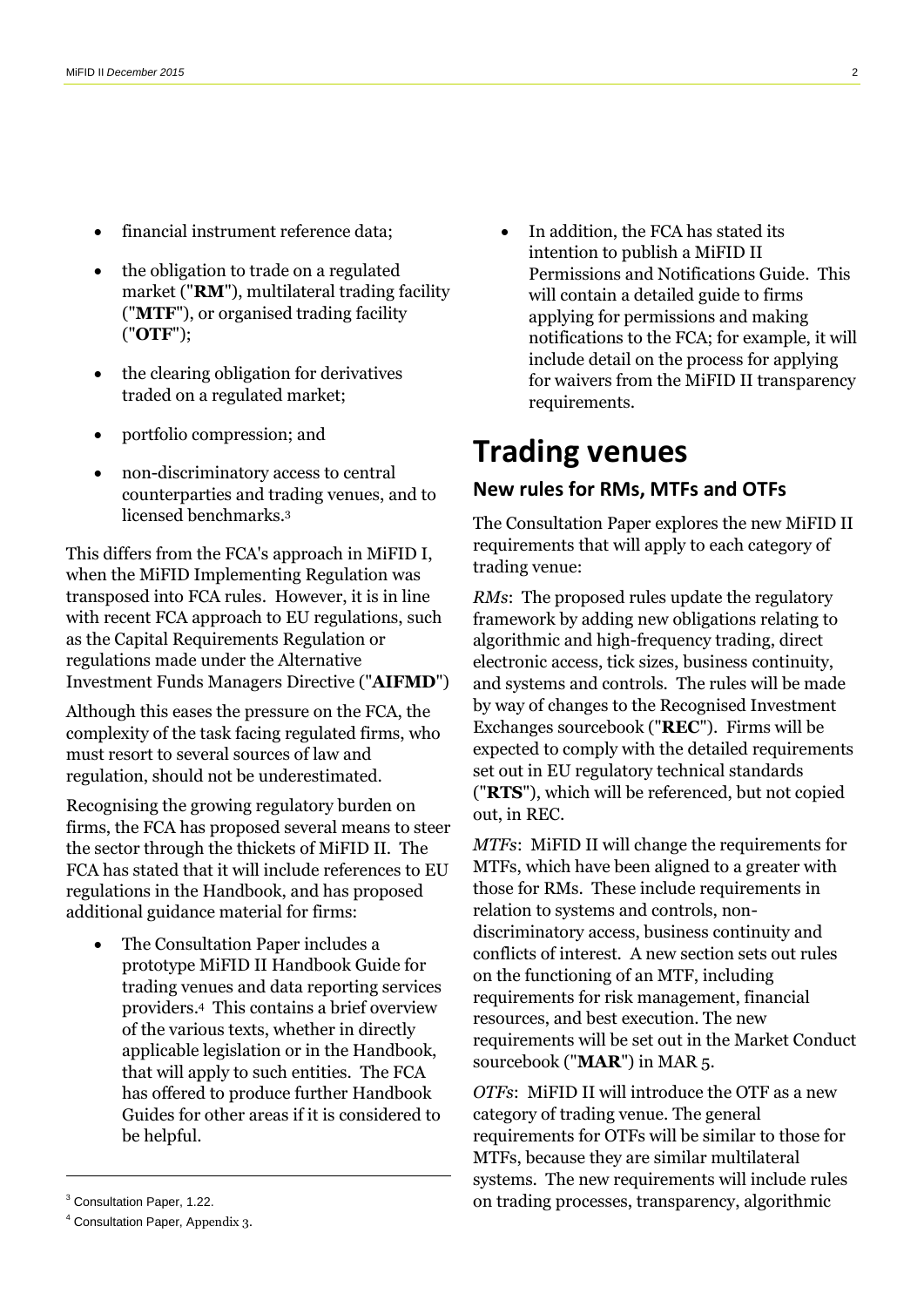trading, monitoring of transactions, and financial resources. Many of the new rules will be in a new Handbook module, MAR 5A.

## **Systematic internalisers**

#### **New rules for SIs**

MiFID II introduces changes to the SI regime by expanding the scope of financial instruments and by imposing specific pre-trade transparency obligations on the trading of bonds and derivatives. The SI regime is currently applicable to equities; under MiFID II, this will extend to equity-like instruments and non-equities.

At present, the MiFID provisions on SIs are contained in MAR 6. However, many of the MiFID II requirements for SIs are in MiFIR, which will have direct effect in the UK. Consequently, in line with the FCA's policy of removing text that is covered by EU regulations, much of MAR 6 will be deleted.

## **Pre- and post-trade**

### **transparency**

#### **Extended to equity-like instruments and non-equities**

MiFID II will extend transparency requirements from shares to equity-like instruments (such as depository receipts, ETFs, and certificates) and non-equities (such as bonds, structured finance, derivatives and emissions allowances).

The MiFID II transparency rules are directly applicable, so the FCA proposes the deletion of Handbook rules and guidance relating to transparency. The FCA will instead provide links to the relevant MiFID II material.

The FCA does not propose any new Handbook material on transparency but may consider producing further guidance for firms depending on the feedback to its consultation.

The FCA has consulted on its proposed approach to waivers and deferrals to the transparency

regime. In particular, it wishes to know whether any aspects of the current transparency regime should be changed in relation to:

- equity waivers;
- non-equity waivers;
- the waiver application process;
- equity deferrals; and
- non-equity deferrals.

## **Market data**

#### **Data reporting services and transaction reporting requirements**

MiFID II introduces a new Data Reporting Services Providers ("**DRSPs**") regime, consisting of approved reporting mechanisms, approved publication arrangements and consolidated tape providers. The Consultation Paper sets out the requirements and guidance in a new chapter MAR 9 for DRSPs applying for FCA authorisation.

Many of the detailed requirements for DRSPs will be outside the Handbook, being contained in UK legislation and in directly applicable EU regulation. A new chapter MAR 9A will contain references to these external sources.

The Consultation Paper also deals with transaction reporting. The FCA has decided not to apply the MiFIR transaction reporting obligations to managers of collective investment undertakings and pension funds. These managers were not strictly caught by MiFID I but the FSA had decided to apply the requirements to them because of the similarity of their activities with that of a MiFID portfolio manager; this has not been extended in relation to MiFIR.

## **Algorithmic and highfrequency trading**

**New controls and requirements**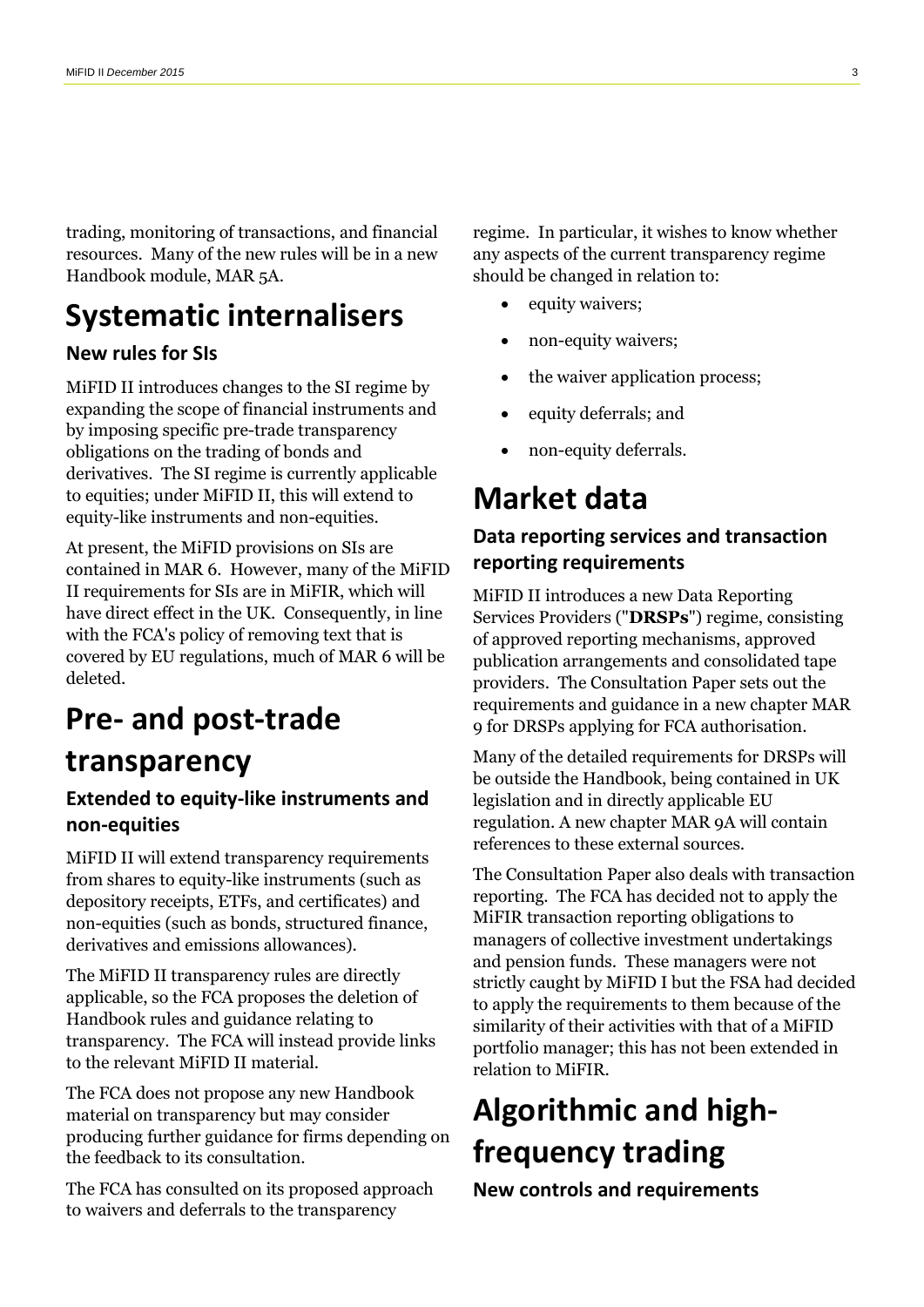MiFID II will impose new controls on algorithmic and high-frequency trading. The FCA has proposed that the relevant controls for MTFs and OTFs should be inserted in MAR 5 and MAR 5A, whereas those for trading firms should be inserted in new MAR 7A.

The FCA's proposed text covers areas such as business continuity, systems and controls, financial crime and market abuse, direct electronic access, and tick sizes.

## **Passporting and branches of non-EEA firms**

#### **Updates to passporting rules and guidance**

The Consultation Paper proposes technical changes to ensure that the Handbook contains correct references to new MiFID II rules on passporting, and to highlight the harmonised forms that will be required for passporting notifications.

The Consultation Paper also makes proposals to deal with the anomaly whereby branches of non-EEA firms are not subject to directly applicable regulations. The FCA plans to introduce a rule to ensure that the obligations in directly applicable regulations will apply to UK branches of non-EEA firms.

## **FCA Principles for Business**

#### **Extended Principles, especially for eligible counterparties**

MiFID II extends conduct of business obligations and general principles that apply to firms when carrying on investment business with eligible counterparties ("**ECPs**"). MiFID II also enhances regulatory protection to local authorities, which will no longer be treated as ECPs.

The FCA proposes to amend the Principles for Business ("**PRIN**") so that they apply more generally to business conducted with ECPs, and to remove the possibility of firms treating local authorities as ECPs where this is not appropriate.

## **The FCA's Perimeter Guidance**

#### **Revised scope of MiFID perimeter**

MiFID II will make various changes to scope:

- a new category of trading venue, the OTF;
- a new financial instrument, emissions allowances;
- new definitions of dealing on own account and execution of client orders;
- changes in respect of derivatives; and
- extension of conduct rules to structured deposits.

The FCA has set out in the Consultation Paper proposed changes to its Perimeter Guidance ("**PERG**"), in PERG 13. These changes will provide guidance on the above issues. The FCA plans to issue a more general consultation on scope matters at a later date.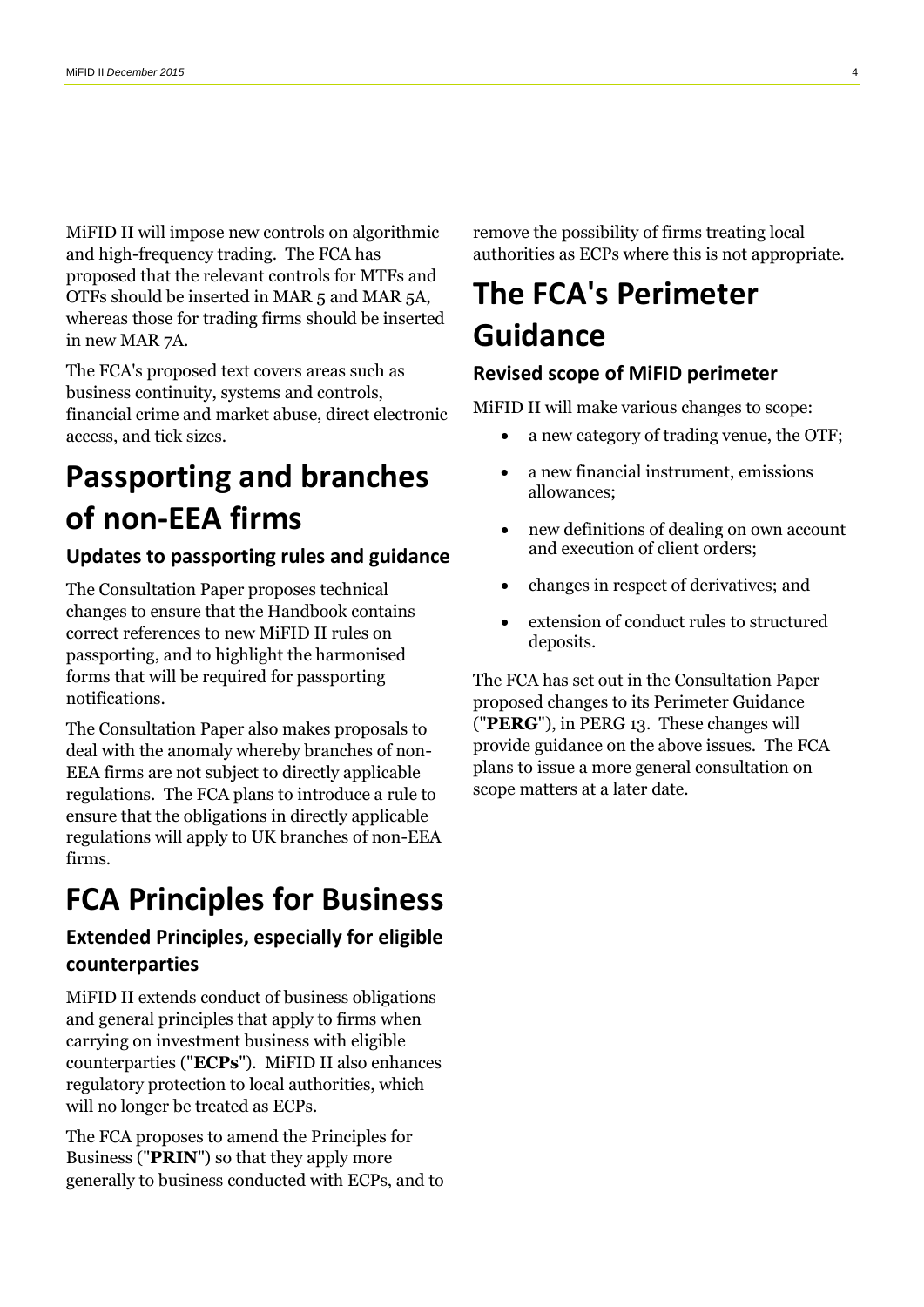### **Next steps**

The FCA has requested comments on the Consultation Paper by 8 March 2016. It will publish a policy statement containing its feedback and final rules in the first half of 2016.

The FCA plans to issue a second consultation paper on further MiFID II changes to the Handbook, including conduct issues, during the first half of 2016.

Member states are required to have transposed the MiFID II Directive into national law by 30 June 2016. However, uncertainties regarding the timetable for MiFID II mean that this date may be postponed.

At present, the text of the MiFID II Directive states that it will take effect from 3 January 2017. However, due to legislative delays, it is expected that the implementation of MiFID II will be delayed until January 2018 .